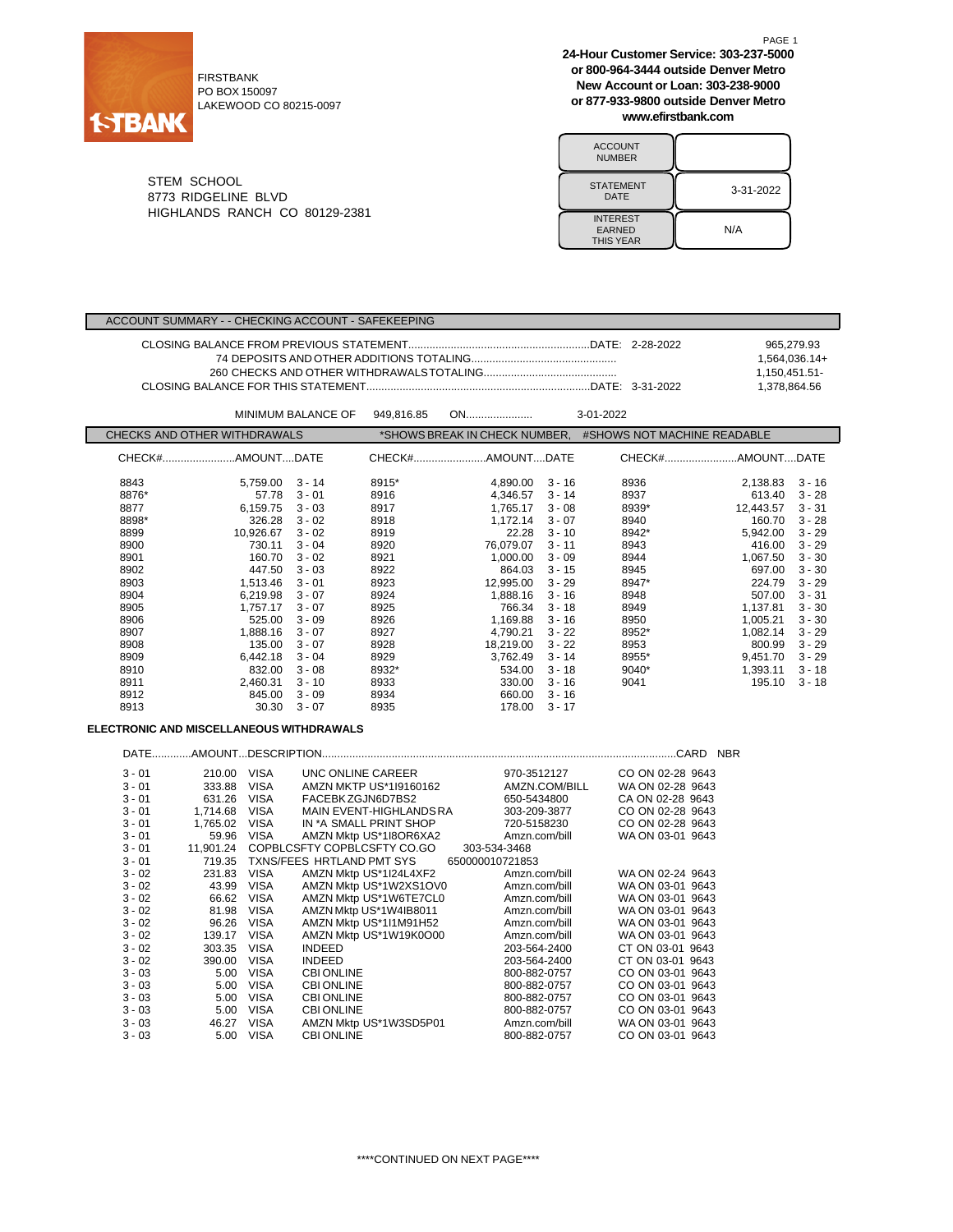

STATEMENT DATE 3-31-2022

# **ELECTRONIC AND MISCELLANEOUS WITHDRAWALSCONTINUED**

| $3 - 03$ | 171.67      | <b>VISA</b> | AMZN Mktp US*1I7I94BU2                           | Amzn.com/bill        | WA ON 03-02 9643 |
|----------|-------------|-------------|--------------------------------------------------|----------------------|------------------|
| $3 - 03$ | 456.93      | VISA        | AMZN Mktp US*1W0V57J20                           | Amzn.com/bill        | WA ON 03-02 9643 |
| $3 - 03$ | 829.15      | <b>VISA</b> | AMZN Mktp US*1W3OY8VC1                           | Amzn.com/bill        | WA ON 03-02 9643 |
| 3 - 03   | 323.41      | <b>VISA</b> | AMZN Mktp US*1W9067JL0                           | Amzn.com/bill        | WA ON 03-02 9643 |
| 3 - 03   | 563.54      | VISA        | DRI*48HOURPRINT                                  | 800-844-0599         | CA ON 03-02 9643 |
| $3 - 03$ | 1,798.00    | VISA        | AMZN Mktp US*1W2SG7J60                           | Amzn.com/bill        | WA ON 03-02 9643 |
| 3 - 03   | 216.82      | <b>VISA</b> | IN *ETAI'S FOOD                                  | 303-6571600          | CO ON 03-02 9643 |
| 3 - 03   | 12.49       | <b>VISA</b> | AMZN Mktp US*1I9MY96J2                           | Amzn.com/bill        | WA ON 03-02 9643 |
| $3 - 03$ | 113,495.97  |             | CONT DEPOS Colorado PERA                         |                      |                  |
| 3 - 03   | 3,593.07    |             | CONT 401k Colorado PERA                          |                      |                  |
| 3 - 03   | 1,100.26    |             | RMRFUNDING ROCKY MTN RES CU                      | RMRSTEM              |                  |
| $3 - 03$ | 20.00       |             | EPAC PMT AXA EQUITABLE                           |                      |                  |
| 3 - 04   | 5.00        | <b>VISA</b> | <b>CBI ONLINE</b>                                | 800-882-0757         | CO ON 03-02 9643 |
| $3 - 04$ | 5.00        | VISA        | <b>CBI ONLINE</b>                                | 800-882-0757         | CO ON 03-02 9643 |
| $3 - 04$ | 22.95       | <b>VISA</b> | AMZN Mktp US*1I9FV6KE2                           | Amzn.com/bill        | WA ON 03-02 9643 |
| 3 - 04   | 42.78       | <b>VISA</b> | AMZN Mktp US*1W3PP5P50                           | Amzn.com/bill        | WA ON 03-02 9643 |
| 3 - 04   | 48.78       | VISA        | Amazon.com*1l41F7S82                             | Amzn.com/bill        | WA ON 03-02 9643 |
| $3 - 04$ | 419.86      | VISA        | AMAZON.COM*1W0WY18Z1 AM                          | AMZN.COM/BILL        | WA ON 03-03 9643 |
| 3 - 04   | 191.10      | <b>VISA</b> | FEDEX OFFIC57400005744                           | <b>HIGHLANDS RAN</b> | CO ON 03-03 9643 |
| 3 - 04   | 191.10      | VISA        | FEDEX OFFIC57400005744                           | <b>HIGHLANDS RAN</b> | CO ON 03-03 9643 |
| $3 - 04$ | 50.95       | <b>VISA</b> | MICHAELS STORES 5061                             | <b>HIGHLANDS RAN</b> | CO ON 03-03 9643 |
| $3 - 04$ | 588.00      | <b>VISA</b> | EIG*CONSTANTCONTACT.COM<br>RECURRING PURCHASE    | 855-2295506          | MA ON 03-03 9643 |
| $3 - 04$ | 4.00        | <b>VISA</b> | D J*WALL-ST-JOURNAL<br><b>RECURRING PURCHASE</b> | 800-568-7625         | MA ON 03-03 9643 |
| $3 - 04$ | 225.17      |             | PAYROLL STEM School                              |                      |                  |
| $3 - 04$ | 15.55       |             | <b>TAXIMPND STEM School</b><br>ST071101          |                      |                  |
| 3 - 07   | 26.40       | <b>VISA</b> | At-A-Glance US                                   | 800-6439923          | IL ON 03-02 9643 |
| 3 - 07   | 109.53      | VISA        | AMZN Mktp US*1W5K00Y81                           | Amzn.com/bill        | WA ON 03-02 9643 |
| $3 - 07$ | 5.00        | VISA        | <b>CBI ONLINE</b>                                | 800-882-0757         | CO ON 03-03 9643 |
| 3 - 07   | 5.00        | <b>VISA</b> | <b>CBI ONLINE</b>                                | 800-882-0757         | CO ON 03-03 9643 |
| 3 - 07   | 5.00        | <b>VISA</b> | <b>CBI ONLINE</b>                                | 800-882-0757         | CO ON 03-03 9643 |
| $3 - 07$ | 5.00        | VISA        | <b>CBI ONLINE</b>                                | 800-882-0757         | CO ON 03-03 9643 |
| 3 - 07   | 31.95       | <b>VISA</b> | SAFEWAY#1480                                     | <b>HIGHLANDS RAN</b> | CO ON 03-03 9643 |
| 3 - 07   | 174.00      | VISA        | OFFICEMAX/DEPOT 6763                             | <b>HIGHLANDS RAN</b> | CO ON 03-03 9643 |
| $3 - 07$ | 47.50       | <b>VISA</b> | AMZN Mktp US*1W11Z2WI1                           | Amzn.com/bill        | WA ON 03-03 9643 |
| 3 - 07   | 86.96       | <b>VISA</b> | DBC*BLICK ART MATERIAL                           | 800-447-1892         | IL ON 03-03 9643 |
| 3 - 07   | 52.30       | VISA        | FEDEX 270474271448                               | <b>MEMPHIS</b>       | TN ON 03-03 9643 |
| $3 - 07$ | 10.55       | <b>VISA</b> | TARGET<br>00027169                               | <b>LITTLETON</b>     | CO ON 03-04 9643 |
| 3 - 07   | 1,000.00    | <b>VISA</b> | <b>GLOBAL RES FEDERATION</b>                     | <b>HTTPSGRF.ORG</b>  | VA ON 03-04 9643 |
| 3 - 07   | 35.00       | VISA        | AMZN Mktp US*1W9GR5K41                           | Amzn.com/bill        | WA ON 03-04 9643 |
| $3 - 07$ | 216.73      | <b>VISA</b> | IN *ETAI'S FOOD                                  | 303-6571600          | CO ON 03-04 9643 |
| 3 - 07   | 5.00        | <b>VISA</b> | <b>CBI ONLINE</b>                                | 800-882-0757         | CO ON 03-04 9643 |
| $3 - 07$ | 19.45       | <b>VISA</b> | REALLY GREAT READING CO                          | 866-4017323          | MD ON 03-04 9643 |
| $3 - 07$ | 162.00      | <b>VISA</b> | <b>WESTERN PSYCHOLOGICAL S</b>                   | 424-2018800          | CA ON 03-04 9643 |
| 3 - 07   | 9.90        | <b>VISA</b> | AMZN Mktp US*1Z14O9CJ1                           | Amzn.com/bill        | WA ON 03-04 9643 |
| 3 - 07   | 19.90       | VISA        | AMZN Mktp US*1W0AS8OB2                           | Amzn.com/bill        | WA ON 03-05 9643 |
| $3 - 07$ | 109.22      | <b>VISA</b> | AMZN Mktp US*1W2R199H1                           | Amzn.com/bill        | WA ON 03-05 9643 |
| 3 - 07   | 7.89        | <b>VISA</b> | AMZN Mktp US*1W0K13YT1                           | Amzn.com/bill        | WA ON 03-06 9643 |
| $3 - 07$ | 14.65       | VISA        | AMAZON.COM*1Z71W1CU1 AM                          | AMZN.COM/BILL        | WA ON 03-06 9643 |
| 3 - 07   | 34.88       | <b>VISA</b> | AMZN Mktp US*1W86M22W0                           | Amzn.com/bill        | WA ON 03-06 9643 |
| 3 - 07   | 94.35       | <b>VISA</b> | AMZN Mktp US*1W3IL8R91                           | Amzn.com/bill        | WA ON 03-06 9643 |
| 3 - 07   | 116.83      | VISA        | AMZN Mktp US*1W7I60Y81                           | Amzn.com/bill        | WA ON 03-06 9643 |
| 3 - 07   | 530.00      | <b>VISA</b> | <b>INDEED</b>                                    | 203-564-2400         | CT ON 03-06 9643 |
| 3 - 07   | 23.75 VISA  |             | AMZN MKTP US*1Z7KR2OI1                           | AMZN.COM/BILL        | WA ON 03-07 9643 |
| $3 - 07$ |             |             | 4,698.43 PAYROLL STEM School                     |                      |                  |
| $3 - 07$ | 815.31      |             | <b>TAXIMPND STEM School</b><br>ST071101          |                      |                  |
| $3 - 08$ | 127.46      | <b>VISA</b> | CROWN AWARDS INC                                 | 800-227-1557         | NY ON 03-04 9643 |
| $3 - 08$ | 39.81       | <b>VISA</b> | AMZN Mktp US*1W4V52TQ2                           | Amzn.com/bill        | WA ON 03-04 9643 |
| $3 - 08$ | 29.00       | <b>VISA</b> | SHOPIFY* 135142792<br>RECURRING PURCHASE         | HTTPSSHOPIFY.        | IL ON 03-07 9643 |
| $3 - 08$ | 41.57       | VISA        | AMAZON.COM*1W8R14AN2 AM                          | AMZN.COM/BILL        | WA ON 03-07 9643 |
| $3 - 08$ | 77.98       | VISA        | FEDEX OFFIC57400005744                           | <b>HIGHLANDS RAN</b> | CO ON 03-07 9643 |
| $3 - 08$ | 485.46      | <b>VISA</b> | CHARTERUP                                        | 415-2595590          | GA ON 03-07 9643 |
| 3 - 08   | 179.80 VISA |             | CHARTERUP                                        | 415-2595590          | GA ON 03-07 9643 |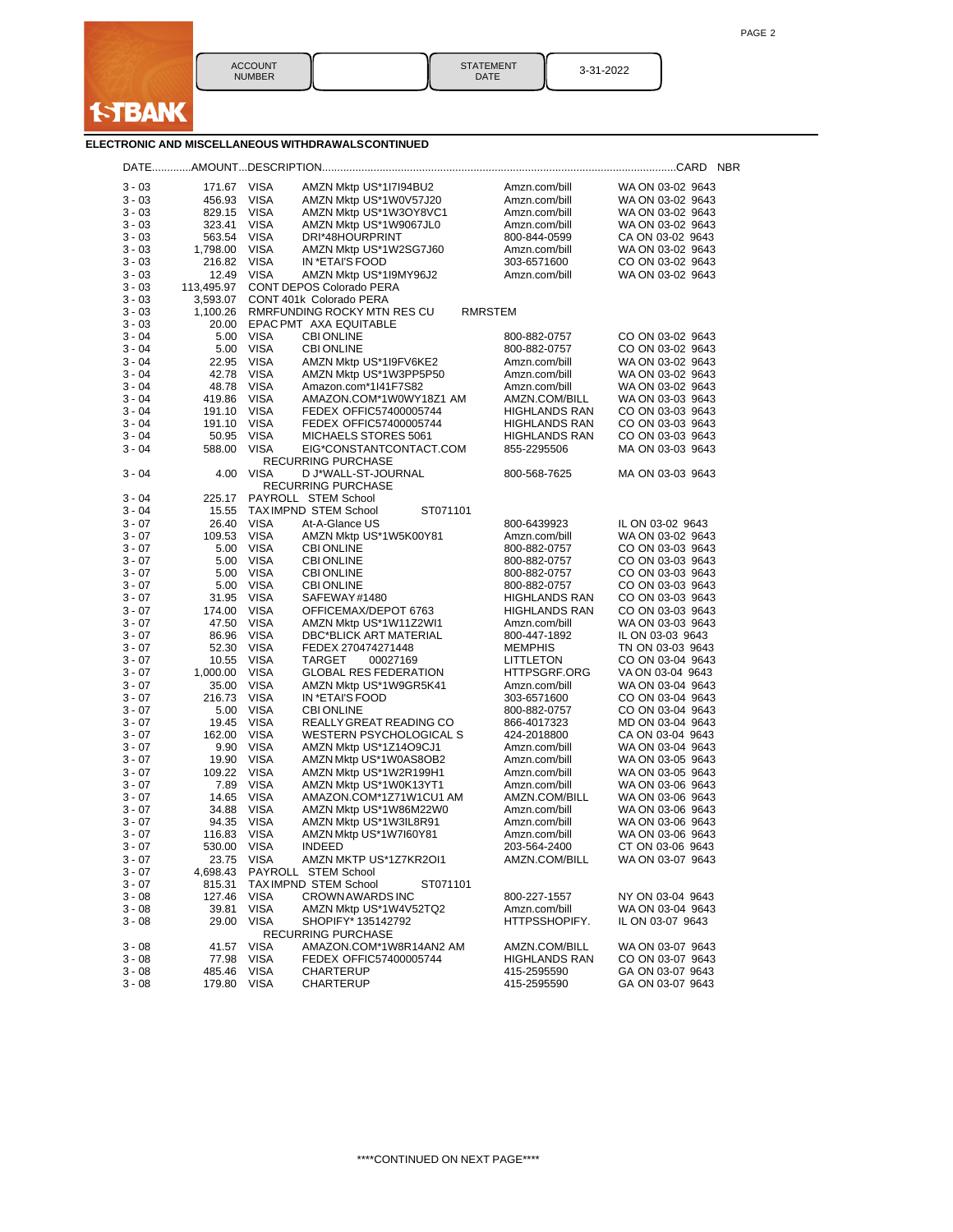| <b>STATEMENT</b> |  |
|------------------|--|
| DATE             |  |

3-31-2022

# **ELECTRONIC AND MISCELLANEOUS WITHDRAWALSCONTINUED**

| $3 - 08$             | 243.34           | <b>VISA</b>                | <b>CHARTERUP</b>                                   | 415-2595590                   | GA ON 03-07 9643                     |
|----------------------|------------------|----------------------------|----------------------------------------------------|-------------------------------|--------------------------------------|
| $3 - 09$             | 91.00            | <b>VISA</b>                | <b>CORNER BAKERY CAFE 1505</b>                     | <b>HIGHLANDS RAN</b>          | CO ON 03-08 9643                     |
| $3 - 09$             | 59.88            | <b>VISA</b>                | <b>GIMKIT PRO - 1 YEAR</b>                         | WWW.GIMKIT.CO                 | WA ON 03-08 9643                     |
|                      |                  |                            | <b>RECURRING PURCHASE</b>                          |                               |                                      |
| $3 - 09$             | 24.99            | <b>VISA</b>                | ACDC LEADERSHIP                                    | HTTPSWWW.ULTI                 | CA ON 03-08 9643                     |
|                      |                  |                            | <b>RECURRING PURCHASE</b>                          |                               |                                      |
| $3 - 09$             | 24.99            | <b>VISA</b>                | ACDC LEADERSHIP                                    | HTTPSWWW.ULTI                 | CA ON 03-08 9643                     |
|                      |                  |                            | RECURRING PURCHASE                                 |                               |                                      |
| $3 - 09$             | 24.99            | VISA                       | ACDC LEADERSHIP                                    | HTTPSWWW.ULTI                 | CA ON 03-08 9643                     |
|                      |                  |                            | <b>RECURRING PURCHASE</b>                          |                               |                                      |
| $3 - 09$             | 19.99            | <b>VISA</b>                | ACDC LEADERSHIP                                    | HTTPSWWW.ULTI                 | CA ON 03-08 9643                     |
|                      |                  |                            | <b>RECURRING PURCHASE</b>                          |                               |                                      |
| $3 - 09$             | 510.00           | <b>VISA</b>                | <b>INDEED</b>                                      | 203-564-2400                  | CT ON 03-08 9643                     |
| $3 - 09$             | 267.00           | <b>VISA</b>                | APPLE.COM/US                                       | 800-676-2775                  | CA ON 03-09 9643                     |
| $3 - 10$             | 25.97            | <b>VISA</b>                | SAFEWAY#1480                                       | <b>HIGHLANDS RAN</b>          | CO ON 03-08 9643                     |
| $3 - 10$             | 16.99            | <b>VISA</b>                | AMZN Mktp US*1Z8OP2F50                             | Amzn.com/bill                 | WA ON 03-08 9643                     |
| $3 - 10$             | 88.11            | <b>VISA</b>                | FEDEX OFFIC57400005744                             | <b>HIGHLANDS RAN</b>          | CO ON 03-09 9643                     |
| $3 - 11$             | 225.00           | <b>VISA</b>                | <b>RMACAC</b>                                      | 719-2917268                   | NM ON 03-09 9643                     |
| $3 - 11$             | 103.47           | <b>VISA</b>                | AMZN Mktp US*1W5A66QP2                             | Amzn.com/bill                 | WA ON 03-09 9643                     |
| $3 - 11$             | 353.51           | <b>VISA</b>                | AMAZON.COM*1Z5BW8H81 AM                            | AMZN.COM/BILL                 | WA ON 03-09 9643                     |
| $3 - 11$             | 530.00           | <b>VISA</b>                | <b>INDEED</b>                                      | 203-564-2400                  | CT ON 03-09 9643                     |
| $3 - 11$             | 109.97           | <b>VISA</b>                | BOOMBLASTERS.COM                                   | WWW.QUALITYSO                 | NC ON 03-10 9643                     |
| $3 - 11$             | 97.83            | <b>VISA</b>                | AMZN Mktp US*1W1316DV2                             | Amzn.com/bill                 | WA ON 03-10 9643                     |
| $3 - 11$             | 900.00           | <b>VISA</b>                | <b>FACEBK UFAGRCKAS2</b>                           | 650-5434800                   | CA ON 03-10 9643                     |
| $3 - 14$             | 37.23            | <b>VISA</b>                | PARTYCITY.COM                                      | 800-727-8924                  | IL ON 03-09 9643                     |
| $3 - 14$             | 47.37            | <b>VISA</b>                | THE HOME DEPOT #1540                               | LITTLETON                     | CO ON 03-10 9643                     |
| $3 - 14$             | 193.97           | <b>VISA</b>                | SOUTHWES 52614933351                               | 800-435-9792                  | TX ON 03-10 9643                     |
| $3 - 14$             | 5.00             | <b>VISA</b>                | <b>CBI ONLINE</b>                                  | 800-882-0757                  | CO ON 03-10 9643                     |
| 3 - 14               | 5.00             | <b>VISA</b>                | <b>CBI ONLINE</b>                                  | 800-882-0757                  | CO ON 03-10 9643                     |
| $3 - 14$             | 5.00             | <b>VISA</b>                | <b>CBI ONLINE</b>                                  | 800-882-0757                  | CO ON 03-10 9643                     |
| $3 - 14$<br>$3 - 14$ | 124.95           | <b>VISA</b>                | Yard Inflatables Inc.                              | 330-2806315                   | OH ON 03-10 9643                     |
| $3 - 14$             | 499.40<br>269.00 | <b>VISA</b><br><b>VISA</b> | AMZN Mktp US*1Z1UN6ZM2                             | Amzn.com/bill                 | WA ON 03-10 9643<br>WA ON 03-10 9643 |
| 3 - 14               |                  | <b>VISA</b>                | AMZN Mktp US*1Z6SM1QY1                             | Amzn.com/bill                 | CT ON 03-10 9643                     |
| 3 - 14               | 570.00<br>54.95  | <b>VISA</b>                | <b>INDEED</b>                                      | 203-564-2400<br>Amzn.com/bill | WA ON 03-11 9643                     |
| $3 - 14$             | 0.13             | <b>VISA</b>                | AMZN Mktp US*1Z3PS9040<br>PARTYCITY.COM            | 800-727-8924                  | IL ON 03-11 9643                     |
| $3 - 14$             | 5.00             | <b>VISA</b>                | <b>CBI ONLINE</b>                                  | 800-882-0757                  | CO ON 03-11 9643                     |
| $3 - 14$             | 4.00             | <b>VISA</b>                | NYTimes*NYTimes disc                               | 800-698-4637                  | NY ON 03-12 9643                     |
|                      |                  |                            | RECURRING PURCHASE                                 |                               |                                      |
| $3 - 14$             | 14.99            | <b>VISA</b>                | AMZN Mktp US*1Z7XN05V0                             | Amzn.com/bill                 | WA ON 03-13 9643                     |
| $3 - 14$             | 69.46            | <b>VISA</b>                | AMZN Mktp US*1Z32L5432                             | Amzn.com/bill                 | WA ON 03-13 9643                     |
| $3 - 14$             | 900.00           | <b>VISA</b>                | FACEBK JRFFJCFBS2                                  | 650-5434800                   | CA ON 03-13 9643                     |
| 3 - 14               | 159.73           | <b>VISA</b>                | Amazon.com*1Z9NZ3BL0                               | Amzn.com/bill                 | WA ON 03-14 9643                     |
| 3 - 14               | 353.17           | <b>VISA</b>                | AMZN Mktp US*1Z1N66BW0                             | Amzn.com/bill                 | WA ON 03-14 9643                     |
| $3 - 14$             | 267,230.88       |                            | PAYROLL STEM School                                |                               |                                      |
| 3 - 14               | 54,630.34        |                            | TAXIMPND STEM School<br>ST071101                   |                               |                                      |
| 3 - 14               | 588.45           |                            | BILL IMPND STEM School<br>ST071101                 |                               |                                      |
| $3 - 15$             | 60.00            | <b>VISA</b>                | AWL*PEARSON EDUCATION                              | PRSONCS.COM                   | NJ ON 03-14 9643                     |
| $3 - 16$             | 115,692.04       |                            | CONT DEPOS Colorado PERA                           |                               |                                      |
| $3 - 16$             | 3,098.33         |                            | CONT 401k Colorado PERA                            |                               |                                      |
| 3 - 16               | 20.00            |                            | EPAC PMT AXA EQUITABLE                             |                               |                                      |
| 3 - 17               | 900.00           | <b>VISA</b>                | FACEBK R78JLCFBS2                                  | 650-5434800                   | CA ON 03-16 9643                     |
| $3 - 17$             | 520.00           | <b>VISA</b>                | <b>INDEED</b>                                      | 203-564-2400                  | CT ON 03-16 9643                     |
| 3 - 18               | 423.21           | <b>VISA</b>                | AMZN Mktp US*1Z3ZX36Z2                             | Amzn.com/bill                 | WA ON 03-16 9643                     |
| 3 - 21               | 897.00           | <b>VISA</b>                | APPLE.COM/US                                       | 800-692-7753                  | CA ON 03-15 9643                     |
| 3 - 21               | 5.00             | <b>VISA</b>                | <b>CBI ONLINE</b>                                  | 800-882-0757                  | CO ON 03-17 9643                     |
| $3 - 21$             | 260.63           | <b>VISA</b>                | <b>SC* BLEEPING COMPUTER</b><br>RECURRING PURCHASE | HTTPSWWW.STAC                 | CA ON 03-18 9643                     |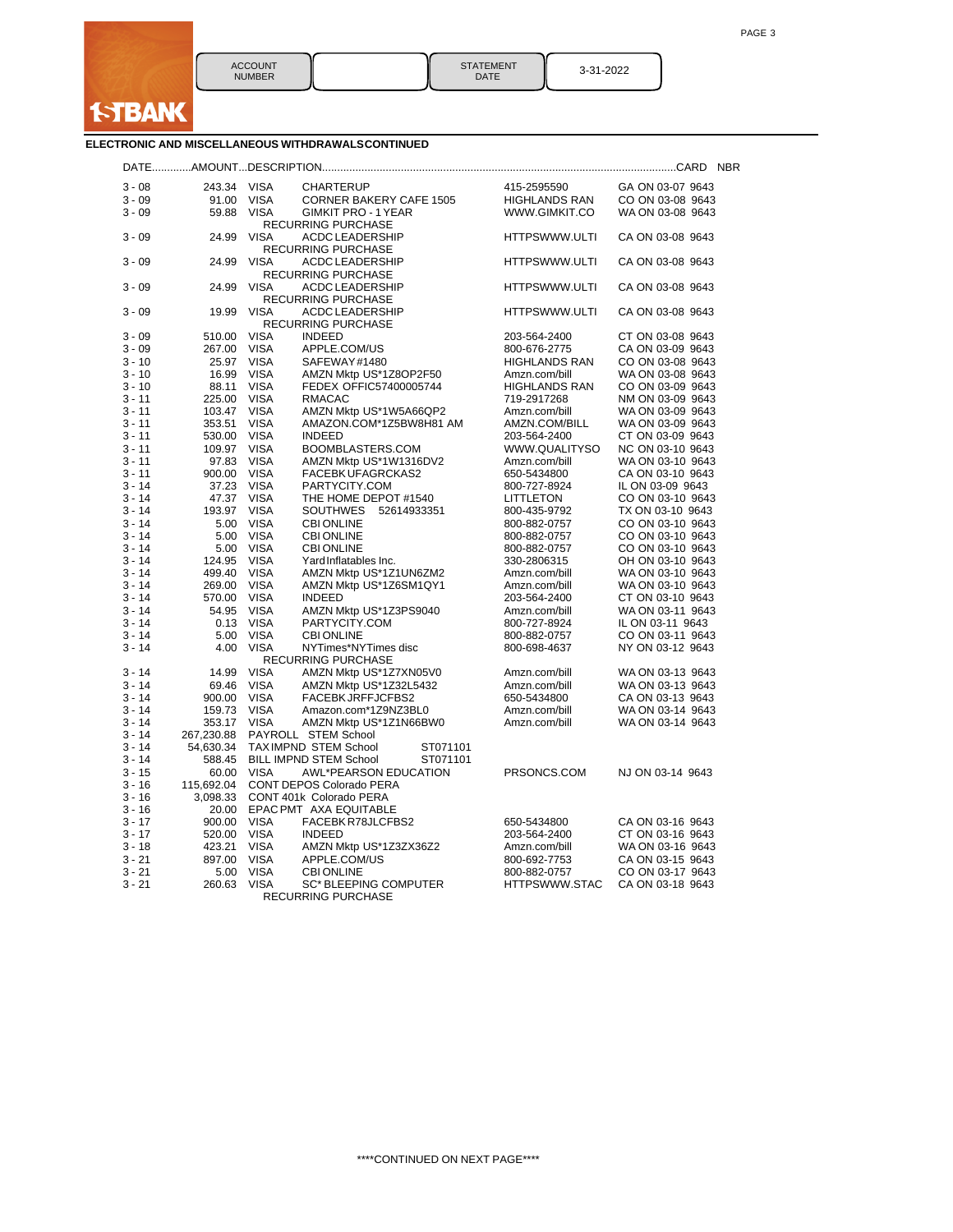

| <b>STATEMENT</b><br><b>DATE</b> | 3-31-2022 |
|---------------------------------|-----------|
|---------------------------------|-----------|

# **ELECTRONIC AND MISCELLANEOUS WITHDRAWALSCONTINUED**

| $3 - 21$ | 323.10     | VISA          | BLOGVAULT/MALCARE<br>RECURRING PURCHASE              |                | BLOGVAULT.NET        | DE ON 03-18 9643 |  |
|----------|------------|---------------|------------------------------------------------------|----------------|----------------------|------------------|--|
| $3 - 21$ | 5.00       | <b>VISA</b>   | <b>CBI ONLINE</b>                                    |                | 800-882-0757         | CO ON 03-18 9643 |  |
| $3 - 21$ | 76.88      | <b>VISA</b>   | KING SOOPERS #00                                     |                | <b>HIGHLANDS RAN</b> | CO ON 03-21 9643 |  |
| $3 - 21$ | 89.60      |               | RMR MO FEE ROCKY MTN RES OP                          | RMRSTEM        |                      |                  |  |
| $3 - 22$ | 20.00      | <b>VISA</b>   | PE*CALAMARI.PL                                       |                | WARSZAWA             | PL ON 03-21 9643 |  |
| $3 - 23$ | 5.00       | VISA          | <b>CBI ONLINE</b>                                    |                | 800-882-0757         | CO ON 03-21 9643 |  |
| $3 - 23$ | 5.00       | VISA          | <b>CBI ONLINE</b>                                    |                | 800-882-0757         | CO ON 03-21 9643 |  |
| $3 - 23$ | 330.00     | <b>VISA</b>   | AWL*PEARSON EDUCATION                                |                | PRSONCS.COM          | NJ ON 03-21 9643 |  |
|          |            |               |                                                      |                |                      |                  |  |
| 3 - 23   |            | 59.14 VISA    | CAROLINA BIOLOGIC SUPPL                              |                | 336-586-6301         | NC ON 03-21 9643 |  |
| $3 - 23$ | 487.00     | VISA          | PASCO SCIENTIFIC                                     |                | 916-7863800          | CA ON 03-22 9643 |  |
| $3 - 23$ | 25.00      | <b>VISA</b>   | INTUIT *QuickBooks Onli                              |                | CL.INTUIT.COM        | CA ON 03-22 9643 |  |
| $3 - 23$ | 25.00      | <b>VISA</b>   | <b>RECURRING PURCHASE</b><br>INTUIT *QuickBooks Onli |                | CL.INTUIT.COM        | CA ON 03-22 9643 |  |
|          |            |               | RECURRING PURCHASE                                   |                |                      |                  |  |
| 3 - 23   | 300.00     | <b>VISA</b>   | 05 JPM STORE                                         |                | 800-8036755          | CO ON 03-22 9643 |  |
| 3 - 23   | 94.82      | <b>VISA</b>   | Prusa Research                                       | Prague         |                      | CZ ON 03-22 9643 |  |
| $3 - 23$ | 363.00     | <b>VISA</b>   | IN *ROCKY MOUNTAIN CLAY                              |                | 855-4625296          | CO ON 03-22 9643 |  |
| 3 - 23   | 1,150.26   |               | RMRFUNDING ROCKY MTN RES CU                          | <b>RMRSTEM</b> |                      |                  |  |
| $3 - 24$ | 81.40      | <b>VISA</b>   | WESTERN PSYCHOLOGICAL S                              |                | 424-2018800          | CA ON 03-21 9643 |  |
| $3 - 24$ | 722.80     | <b>VISA</b>   | STAPLS7352873724000001                               |                | 877-8267755          | TX ON 03-22 9643 |  |
|          |            |               |                                                      |                |                      |                  |  |
| 3 - 24   | 16.01      | <b>VISA</b>   | AMZN Mktp US*1N0D91GY2                               |                | Amzn.com/bill        | WA ON 03-22 9643 |  |
| $3 - 24$ | 1,565.00   | VISA          | VISTAGE WORLDWIDE INC                                |                | 858-5236800          | CA ON 03-22 9643 |  |
| $3 - 24$ | 525.00     | <b>VISA</b>   | FLESHER-HINTON MUSIC C                               | <b>DENVER</b>  |                      | CO ON 03-22 9643 |  |
| 3 - 24   | 280.12     | VISA          | PFG*PROFORMA                                         |                | 216-520-8400         | OH ON 03-23 9643 |  |
| $3 - 24$ | 249.00     | <b>VISA</b>   | <b>SOUNDTRAP</b>                                     |                | 203-318-9708         | NY ON 03-23 9643 |  |
| $3 - 24$ | 199.00     | <b>VISA</b>   | <b>RECURRING PURCHASE</b><br>Dropbox LQ8TKTQ28JGB    |                | 141-58576933         | CA ON 03-23 9643 |  |
|          |            |               | <b>RECURRING PURCHASE</b>                            |                |                      |                  |  |
| $3 - 25$ | 440.00     | <b>VISA</b>   | ADM/SHOP DENVER MUSEUM                               | <b>DENVER</b>  |                      | CO ON 03-23 9643 |  |
| 3 - 25   | 94.61      | <b>VISA</b>   | SHAKE SHACK - 1234                                   |                | <b>HIGHLANDS RAN</b> | CO ON 03-23 9643 |  |
| $3 - 25$ | 32.04      | <b>VISA</b>   | TEACHERSPAYTEACHERS.COM                              |                | 646-588-0910         | NY ON 03-24 9643 |  |
| $3 - 25$ | 560.00     | <b>VISA</b>   | <b>INDEED</b>                                        |                | 203-564-2400         | CT ON 03-24 9643 |  |
| $3 - 28$ | 11.99      | <b>VISA</b>   | DENVER POST CIRCULATION<br><b>RECURRING PURCHASE</b> |                | 303-832-3232         | CO ON 03-24 9643 |  |
| 3 - 28   | 5.00       | <b>VISA</b>   | <b>CBI ONLINE</b>                                    |                | 800-882-0757         | CO ON 03-24 9643 |  |
| 3 - 28   | 16.96      | VISA          | AMAZON.COM*1N04T0DN2 AM                              |                | AMZN.COM/BILL        | WA ON 03-24 9643 |  |
| $3 - 28$ | 105.29     | <b>VISA</b>   | WILLIAM V MACGILL & CO                               |                | 603-8892564          | IL ON 03-24 9643 |  |
|          |            |               |                                                      |                |                      |                  |  |
| $3 - 28$ | 5.00       | <b>VISA</b>   | <b>CBI ONLINE</b>                                    |                | 800-882-0757         | CO ON 03-25 9643 |  |
| $3 - 28$ | 26.75      | VISA          | OFFICEMAX/DEPOT 6763                                 |                | <b>HIGHLANDS RAN</b> | CO ON 03-25 9643 |  |
| 3 - 28   | 87.96      | <b>VISA</b>   | AMZN Mktp US*1N4155YL0                               |                | Amzn.com/bill        | WA ON 03-25 9643 |  |
| $3 - 28$ | 100.00     | <b>VISA</b>   | ACCUCODE 3D                                          |                | CENTENNIAL           | CO ON 03-25 9643 |  |
| $3 - 28$ | 39.00      | <b>VISA</b>   | PAYPAL*DIGITALINSP<br><b>RECURRING PURCHASE</b>      |                | 4029357733           | SG ON 03-26 9643 |  |
| 3 - 28   | 41.98      | <b>VISA</b>   | AMZN Mktp US*168DZ8AQ0                               |                | Amzn.com/bill        | WA ON 03-26 9643 |  |
| 3 - 28   | 194.95     | <b>VISA</b>   | AMZN Mktp US*161FY7641                               |                | Amzn.com/bill        | WA ON 03-27 9643 |  |
| $3 - 29$ | 99.81      | <b>VISA</b>   | AMZN Mktp US*165TQ8FY2                               |                | Amzn.com/bill        | WA ON 03-28 9643 |  |
| $3 - 29$ | 54.99      | <b>VISA</b>   | BATTERIES PLUS #081                                  |                | CENTENNIAL           | CO ON 03-28 9643 |  |
| 3 - 29   | 48.78      | VISA          | AMAZON.COM*1619U6IA1 AM                              |                | AMZN.COM/BILL        | WA ON 03-28 9643 |  |
| $3 - 29$ | 146.53     | VISA          | PENCILS.COM                                          |                | <b>HTTPSPENCILSC</b> | CA ON 03-28 9643 |  |
| $3 - 30$ |            | 29.74 VISA    | AMZN Mktp US*1H8U56FB1                               |                | Amzn.com/bill        | WA ON 03-28 9643 |  |
|          |            |               |                                                      |                |                      |                  |  |
| $3 - 30$ | 530.00     | <b>VISA</b>   | <b>INDEED</b>                                        |                | 203-564-2400         | CT ON 03-28 9643 |  |
| $3 - 30$ | 594.72     | <b>VISA</b>   | <b>CUSTOMINK LLC</b>                                 |                | 800-293-4232         | VA ON 03-29 9643 |  |
| $3 - 30$ | 3,780.00   | <b>VISA</b>   | PANORAMA WELLNESS AND S                              |                | 720-497-6153         | CO ON 03-29 9643 |  |
| 3 - 30   | 59.88      | VISA          | GIMKIT PRO - 1 YEAR<br>RECURRING PURCHASE            |                | WWW.GIMKIT.CO        | WA ON 03-29 9643 |  |
| $3 - 30$ | 251,200.71 |               | PAYROLL STEM School                                  |                |                      |                  |  |
| $3 - 30$ | 51,427.30  |               | <b>TAXIMPND STEM School</b><br>ST071101              |                |                      |                  |  |
| $3 - 30$ | 575.85     |               | <b>BILL IMPND STEM School</b><br>ST071101            |                |                      |                  |  |
| $3 - 30$ |            | 468.85 AGENCY | <b>STEM School</b><br>ST071101                       |                |                      |                  |  |
| 3 - 31   |            | 14.10 VISA    | AMZN Mktp US*1H0ZC6NC1                               |                | Amzn.com/bill        | WA ON 03-28 9643 |  |
| $3 - 31$ |            | 5.00 VISA     | <b>CBI ONLINE</b>                                    |                | 800-882-0757         | CO ON 03-29 9643 |  |
|          |            |               |                                                      |                |                      |                  |  |
| $3 - 31$ | 2,699.82   | <b>VISA</b>   | AMZN Mktp US*164985QT0                               |                | Amzn.com/bill        | WA ON 03-29 9643 |  |
| 3 - 31   | 38.95      | VISA          | SAFEWAY#1480                                         |                | <b>HIGHLANDS RAN</b> | CO ON 03-29 9643 |  |
| $3 - 31$ | 99.98      | VISA          | SAFEWAY#1480                                         |                | HIGHLANDS RAN        | CO ON 03-29 9643 |  |
| $3 - 31$ |            | 16.28 VISA    | SAFEWAY#1480                                         |                | HIGHLANDS RAN        | CO ON 03-29 9643 |  |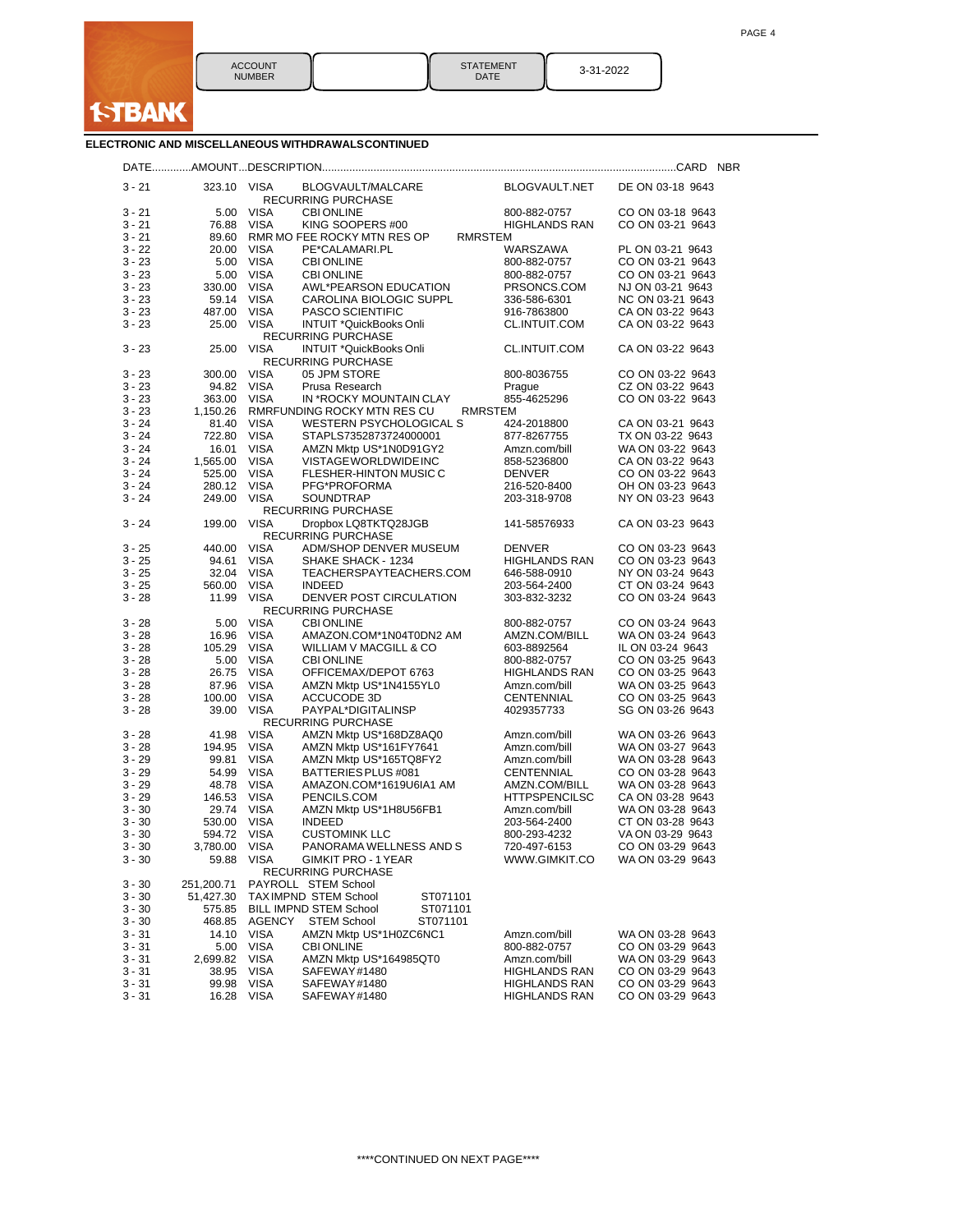

STATEMENT<br>DATE 3-31-2022

### **ELECTRONIC AND MISCELLANEOUS WITHDRAWALSCONTINUED**

| <b>DATE</b> |          |             | AMOUNTDESCRIPTION                            |                      | <b>NBR</b><br>CARD |
|-------------|----------|-------------|----------------------------------------------|----------------------|--------------------|
| $3 - 31$    | 19.98    | <b>VISA</b> | SAFEWAY#1480                                 | <b>HIGHLANDS RAN</b> | CO ON 03-29 9643   |
| $3 - 31$    | 138.00   | <b>VISA</b> | AMERICAN AED LLC                             | 954-458-6618         | FL ON 03-30 9643   |
| $3 - 31$    | 12.99    | <b>VISA</b> | AMZN Mktp US*1H33S54C1                       | Amzn.com/bill        | WA ON 03-30 9643   |
| $3 - 31$    | 2.190.04 | <b>VISA</b> | <b>CHARTERUP</b>                             | 415-2595590          | GA ON 03-30 9643   |
| $3 - 31$    | 163.80   | <b>VISA</b> | <b>CHARTERUP</b>                             | 415-2595590          | GA ON 03-30 9643   |
| $3 - 31$    | 204.30   | <b>VISA</b> | <b>CHARTERUP</b>                             | 415-2595590          | GA ON 03-30 9643   |
| $3 - 31$    | 516.43   | <b>VISA</b> | <b>INDEED</b>                                | 203-564-2400         | CT ON 03-30 9643   |
| $3 - 31$    | 245.40   | <b>VISA</b> | <b>CHARTERUP</b>                             | 415-2595590          | GA ON 03-30 9643   |
| $3 - 31$    | 327.60   | <b>VISA</b> | <b>CHARTERUP</b>                             | 415-2595590          | GA ON 03-30 9643   |
| $3 - 31$    | 27.08    | <b>VISA</b> | Amazon.com*1652K7640                         | Amzn.com/bill        | WA ON 03-30 9643   |
| $3 - 31$    | 54.02    |             | <b>MONTHLY</b><br><b>ACH FUNDS Heartland</b> |                      |                    |
| $3 - 31$    | 10.15    |             | <b>ACTIVITY CHARGE</b>                       |                      |                    |

#### DEPOSITS AND OTHER ADDITIONS

|                                                          |                                                                                     |                                                        |                                                          |                                                                                        |                                                   |                                  |                                                    | AMOUNT                          |
|----------------------------------------------------------|-------------------------------------------------------------------------------------|--------------------------------------------------------|----------------------------------------------------------|----------------------------------------------------------------------------------------|---------------------------------------------------|----------------------------------|----------------------------------------------------|---------------------------------|
| $3 - 02$<br>$3 - 04$<br>$3 - 04$<br>$3 - 10$<br>$3 - 10$ | <b>WIRE</b><br><b>DEPOSIT</b><br><b>DEPOSIT</b><br><b>DEPOSIT</b><br><b>DEPOSIT</b> | 1.500.000.00<br>70.00<br>4.435.86<br>409.50<br>.408.00 | $3 - 11$<br>$3 - 11$<br>$3 - 11$<br>$3 - 24$<br>$3 - 28$ | <b>DEPOSIT</b><br><b>DEPOSIT</b><br><b>DEPOSIT</b><br><b>DEPOSIT</b><br><b>DEPOSIT</b> | 126.00<br>1.331.40<br>.987.50<br>776.57<br>713.77 | $3 - 29$<br>$3 - 29$<br>$3 - 29$ | <b>DEPOSIT</b><br><b>DEPOSIT</b><br><b>DEPOSIT</b> | 151.41<br>6.387.96<br>14.408.04 |

## **ELECTRONIC AND MISCELLANEOUS ADDITIONS**

3 - 01 20.00 ACH FUNDS Heartland 5075429<br>3 - 01 1,400.00 TRANSFER SportsEngine ST-X4Q4O6Y0N4J1 3 - 01 1,400.00 TRANSFER SportsEngine ST-X4Q4O6Y0N4J1 3 - 01 2,023.55 TXNS/FEES HRTLAND PMT SYS 650000010721853 3 - 02 1.63 Payments UKOGF FOUNDATION 7GFKJU7BDZ<br>3 - 02 60.00 ACH FUNDS Heartland 5083576 3 - 02 60.00 ACH FUNDS Heartland 5083576 3 - 02 268.00 TXNS/FEES HRTLAND PMT SYS 650000010721853 3 - 02 3,700.00 TRANSFER SportsEngine ST-O4O5H5H7M7M1 3 - 03 14.11 AmazonSmil AMZN42NUAFD4 098<br>3 - 03 170.00 ACH FUNDS Heartland 5085973 3 - 03 170.00 ACH FUNDS Heartland 5085973<br>3 - 03 350.00 TRANSFER SportsEngine ST-D7X2H4M3C3M1 3 - 03 350.00 TRANSFER SportsEngine ST-D7X2H4M3C3M1<br>3 - 03 431.00 TXNS/FEES HRTLAND PMT SYS 650000010721853 3 - 03 431.00 TXNS/FEES HRTLAND PMT SYS<br>3 - 03 99.99 VISA LE TEACHING CHANNEL EAGAN 3 - 03 99.99 VISA LE TEACHING CHANNEL EAGAN MN ON 03-03 9643<br>3 - 04 60.00 ACH FUNDS Heartland 5089857 60.00 ACH FUNDS Heartland 5089857<br>110.00 TXNS/FEES HRTLAND PMT SYS 650000010721853 3 - 04 110.00 TXNS/FEES HRTLAND PMT SYS 650000010721<br>3 - 04 350.00 TRANSFER SportsEngine ST-Y0U5B4V6K7K8 3 - 04 350.00 TRANSFER SportsEngine ST-Y0U5B4V6K7K8<br>3 - 07 40.00 TXNS/FEES HRTLAND PMT SYS 650000010721853 40.00 TXNS/FEES HRTLAND PMT SYS<br>200.00 TXNS/FEES HRTLAND PMT SYS 3 - 07 200.00 TXNS/FEES HRTLAND PMT SYS 650000010721853<br>3 - 07 317 50 REVERSAL Xoom com 3 - 07 317.50 REVERSAL Xoom.com 3 - 07 520.00 TXNS/FEES HRTLAND PMT SYS 650000010721853 3 - 07 700.00 TRANSFER SportsEngine ST-U1T0U9I0X5F9 3 - 08 267.00 TXNS/FEES HRTLAND PMT SYS 650000010721853 3 - 09 125.00 TXNS/FEES HRTLAND PMT SYS 650000010721853 3 - 09 338.00 ACH FUNDS Heartland 5100536<br>3 - 10 250.00 TXNS/FEES HRTLAND PMT SYS 650000010721853 3 - 10 250.00 TXNS/FEES HRTLAND PMT SYS<br>3 - 10 350.00 TRANSFER SportsEngine ST-D4X4I5L4M4R5 350.00 TRANSFER SportsEngine 3 - 11 30.00 TXNS/FEES HRTLAND PMT SYS 650000010721853<br>3 - 11 40.00 ACH FUNDS Heartland 5110446 3 - 11 40.00 ACH FUNDS Heartland 5110446 3 - 11 350.00 TRANSFER SportsEngine ST-O8X0J7O7I5U4 3 - 14 45.00 TXNS/FEES HRTLAND PMT SYS 650000010721853 3 - 14 96.00 TXNS/FEES HRTLAND PMT SYS 65<br>3 - 14 100.00 ACH FUNDS Heartland 5113144 3 - 14 100.00 ACH FUNDS Heartland 5113144<br>3 - 14 292.00 TXNS/FEES HRTLAND PMT SYS 650000010721853 292.00 TXNS/FEES HRTLAND PMT SYS

DATE.............AMOUNT...DESCRIPTION....................................................................................................................CARD NBR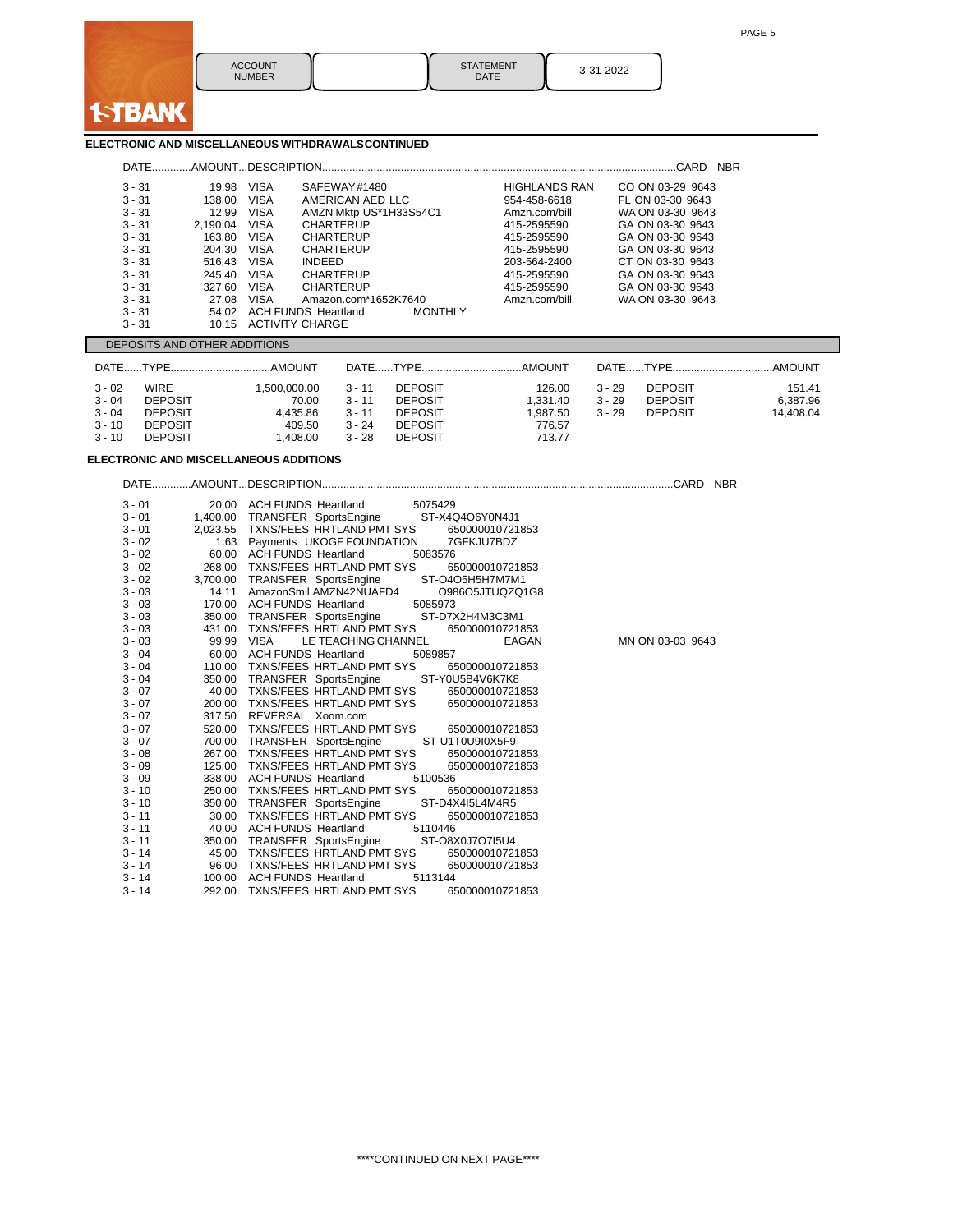

ACCOUNT **NUMBER** 

STATEMENT<br>DATE 3-31-2022

## **ELECTRONIC AND MISCELLANEOUS ADDITIONS CONTINUED**

| $3 - 14$ | 59.88 VISA            |                               | GIMKIT PRO - 1 YEAR                    | WWW.GIMKIT.CO   | WA ON 03-11 9643 |             |
|----------|-----------------------|-------------------------------|----------------------------------------|-----------------|------------------|-------------|
| $3 - 14$ | 59.88 VISA            |                               | GIMKIT PRO - 1 YEAR                    | WWW.GIMKIT.CO   | WA ON 03-11 9643 |             |
| $3 - 15$ | 200.00                |                               | TXNS/FEES HRTLAND PMT SYS              | 650000010721853 |                  |             |
| $3 - 15$ | 250.00 VISA           |                               | RVT*Peak to Peak Charte                | 303-4534663     | CO ON 03-14 9643 |             |
| $3 - 15$ |                       | 8.64 VISA                     | FLINN SCIENTIFIC INC                   | 800-452-1261    | IL ON 03-15 9643 |             |
| $3 - 16$ |                       |                               | 55.00 TXNS/FEES HRTLAND PMT SYS        | 650000010721853 |                  |             |
| $3 - 16$ |                       | 80.00 ACH FUNDS Heartland     | 5120853                                |                 |                  |             |
| $3 - 18$ |                       |                               | 204.08 CORPORATE THE BOEING COMPA      | 080345006493    |                  |             |
| $3 - 18$ |                       |                               | 3,814.55 ACH Pmt WORTHINGTON-OLSO      | 5326957454      |                  |             |
| $3 - 21$ |                       |                               | 10.00 TXNS/FEES HRTLAND PMT SYS        | 650000010721853 |                  |             |
| $3 - 22$ | 705.00                |                               | TXNS/FEES HRTLAND PMT SYS              | 650000010721853 |                  |             |
| $3 - 23$ |                       | 30.00 ACH FUNDS Heartland     | 5140240                                |                 |                  |             |
| $3 - 23$ |                       |                               | 2,413.46 DEPOSIT * NON-PREPRINTED FORM |                 |                  |             |
| $3 - 23$ |                       |                               | 2,771.00 TXNS/FEES HRTLAND PMT SYS     | 650000010721853 |                  |             |
| $3 - 24$ |                       |                               | 2.261.00 TXNS/FEES HRTLAND PMT SYS     | 650000010721853 |                  |             |
| $3 - 25$ |                       | 212.86 DONATION BENEVITY FUND |                                        | 7RLT01ZKYT      |                  |             |
| $3 - 25$ |                       |                               | 1,001.00 TXNS/FEES HRTLAND PMT SYS     | 650000010721853 |                  |             |
| $3 - 28$ |                       |                               | 34.00 TXNS/FEES HRTLAND PMT SYS        | 650000010721853 |                  |             |
| $3 - 28$ |                       | 350.00 TRANSFER SportsEngine  |                                        | ST-Y0R2K3R8Q0M2 |                  |             |
| $3 - 28$ |                       |                               | 697.00 TXNS/FEES HRTLAND PMT SYS       | 650000010721853 |                  |             |
| $3 - 28$ |                       |                               | 1,300.00 TXNS/FEES HRTLAND PMT SYS     | 650000010721853 |                  |             |
| $3 - 28$ | 225.00 VISA           | <b>RMACAC</b>                 |                                        | ALBUQUERQUE     | NM ON 03-25 9643 |             |
| $3 - 29$ |                       | 377.00 ACH FUNDS Heartland    | 5159546                                |                 |                  |             |
| $3 - 29$ |                       |                               | 395.00 TXNS/FEES HRTLAND PMT SYS       | 650000010721853 |                  |             |
| $3 - 30$ |                       |                               | 221.00 TXNS/FEES HRTLAND PMT SYS       | 650000010721853 |                  |             |
| $3 - 30$ |                       | 237.00 ACH FUNDS Heartland    | 5160411                                |                 |                  |             |
| $3 - 30$ |                       | 350.00 TRANSFER SportsEngine  |                                        | ST-O3A6I9M1F6G9 |                  |             |
| $3 - 31$ |                       | 100.00 ACH FUNDS Heartland    | 5167083                                |                 |                  |             |
| $3 - 31$ |                       |                               | 289.00 TXNS/FEES HRTLAND PMT SYS       | 650000010721853 |                  |             |
|          | DAILY BALANCE SUMMARY |                               |                                        |                 |                  |             |
|          | DATEBALANCE           |                               |                                        | DATEBALANCE     |                  |             |
|          |                       |                               |                                        |                 |                  |             |
| $3 - 01$ |                       | 949,816.85                    | $3 - 11$                               | 2209,815.96     | $3 - 23$         | 1718,122.70 |
| $3 - 02$ |                       | 2441,079.63                   | $3 - 14$                               | 1870,832.64     | 3 - 24           | 1717,521.94 |
| $3 - 03$ |                       | 2312,884.90                   | $3 - 15$                               | 1870,367.25     | $3 - 25$         | 1717,609.15 |
| $3 - 04$ |                       | 2308,928.23                   | $3 - 16$                               | 1740,615.01     | $3 - 28$         | 1719,519.94 |
| $3 - 07$ |                       | 2291,030.50                   | $3 - 17$                               | 1739,017.01     | $3 - 29$         | 1709,976.62 |
| $3 - 08$ |                       | 2287,475.91                   | $3 - 18$                               | 1739,723.88     | $3 - 30$         | 1398,210.05 |
| $3 - 09$ |                       | 2284,546.07                   | $3 - 21$                               | 1738,076.67     | $3 - 31$         | 1378,864.56 |
| 3 - 10   |                       | 2284.349.91                   | $3 - 22$                               | 1715.752.46     |                  |             |